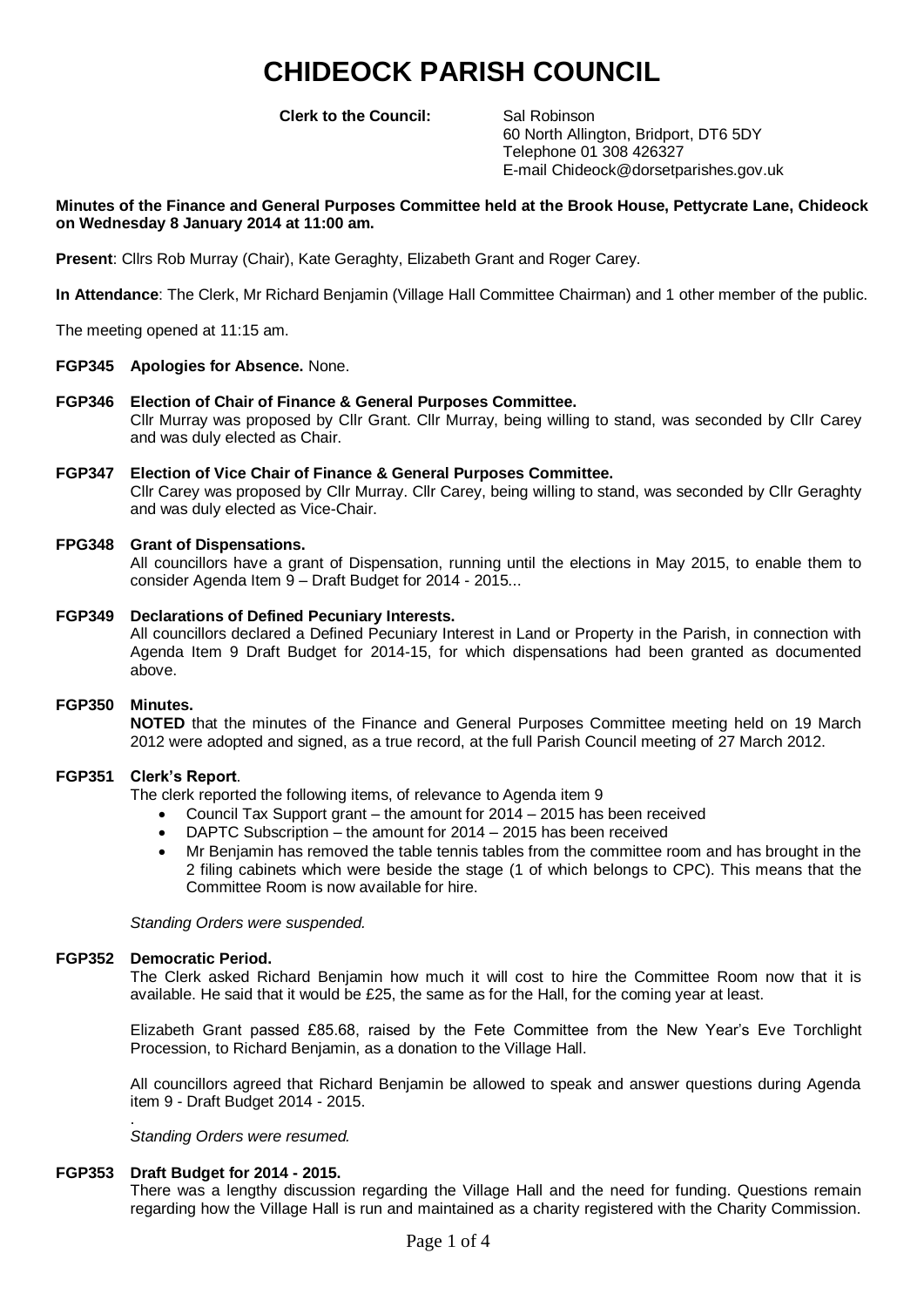Richard Benjamin said that the questions will be answered but that it may take some time.

Agreed that CPC will submit a list of questions to Richard Benjamin, in his position as Chairman of the Village Hall Committee.

Agreed that if the Parish Council is to provide a grant to the Village Hall then it is essential that the workings of the Charity and Committee are clarified.

**AGREED** to recommend the following for resolution at to the full Parish Council meeting on 28 January 2014:-

- Any unspent Hall Rent from 2013 2014 to be placed in a Restricted Reserve
- To grant £582 to St Giles PCC to pay for a 3 year Clock Service Contract (2014 2017) with Smith of Derby, at a saving of at least £123 over the 3 years, to be paid to the PCC after 1 April 2014 on production of a paid invoice
- To vire at the start of Financial Year 2014 2015 the unspent restricted reserves for Affordable Housing (£200) and Parish Plan (£400) to the Precept account to cover the above grant
- To budget from precept £210 for the next 3 years to be held in a Restricted Reserve fund to cover the next 3 year Clock Service Contract for 2017 - 2020
- Subject to CPC being satisfied as to the workings of the Village Hall Charity and Management Committee, and the setting up by the Village Hall Committee of a dedicated Earmarked Capital Fund for repairs, to make a grant of £300 on or after 1 April 2014
- To vire £300 from the General Reserve to the Precept Account at the start of Financial Year 2014 – 2015 to cover the above grant
- To budget from Precept for a further grant of £300 to the Village Hall, to be paid at the 2014 2015 Financial Year End, subject to the conditions above
- To set the Budget for  $2014 2015$  at £9,754.00, an increase of £ 943.00 / 10.07% on the Budget for 2013 - 2014
- To set the Precept for 2014 2015 at £ £8,396.00, an increase of £215 / 2.63% on the Precept for 2013 – 2014.

See next page for full details of the Budget & Precept.

#### . **FGP354 Planning.**

## **a) Applications.**

**1/D/13/001681** LAND AT RUINS LANE Erection of a single dwelling house and alterations to walls fronting Main Street, Chideock (Full)

- *1. Chideock Parish Council objects to this application and asks that it be REFUSED as it is contrary to policy SS3 of the 2006 Local Plan and policy SUS2 of the emerging Local Plan.*
- *2. Development of this nature is not covered by any of the permitted exceptions to these policies.*
- *3. Chideock Parish Council notes that the Applicant's "Planning Supporting Statement" of December 2013 makes no mention of policy HS4 of the 2006 Local Plan, which covers permitted exceptions. The Applicant's clear statement in the Introduction to this document that the proposed dwelling is for the Applicant's personal use clearly rules out any permitted exception. Similarly, the proposed development is not covered by any exception in policy HOUS6 of the Emerging Local Plan.*
- *4. The Parish Council's 2003 Parish Plan is against any open market housing development and strongly in favour of affordable housing for local people, including development under the exceptions policy. The Applicant's statement that the development is for personal use clearly rules out any exception or a proposal for development of an affordable dwelling for a local household in Housing Need under either existing policy HS3 or emerging policy HOUS2.*
- 5. *The Parish Council considers this proposal to be an unacceptable intensification of development which, if allowed, would set a dangerous precedent for further "infill" back-land development" in or adjacent to the Chideock Conservation Area.*

**1/D/13/001458** BRIGHTHAY FARM, BRIGHTHAY LANE This application is for change of use of five small fishing ponds as shown on the location plan. The ponds are currently used for occasional fishing by the applicant's family and friends. An application is made for more formal regular use for fishing by the wider public on a commercial basis (Change of Use) – ADJOINING PARISH *Chideock Parish Council strongly OBJECTS to this application.*

- *a) the only vehicular access to Brighthay Farm is via North Road which then leads to Brighthay Lane, which is a single track dead-end County Road unsuited for increased vehicular traffic. There are 2 possible routes:*
	- *from the A35 via North Road at St Giles Church - this junction in narrow and dangerous and there have been numerous unreported shunts at this location.*
	- *from the A35 via Carters Lane at Morcombelake then joining North Road - Carters Lane is single track and unsuited to additional vehicular traffic*
	- *Please note that there is no vehicular access from Symondsbury.*
- *b) no Environmental Impact Assessment has been provided by the applicant*
- *c) in the Supporting Statement the applicant states that it is usual for families to accompany anglers and make it a "day out". But there appears to be no provision in the plans for amenities such as*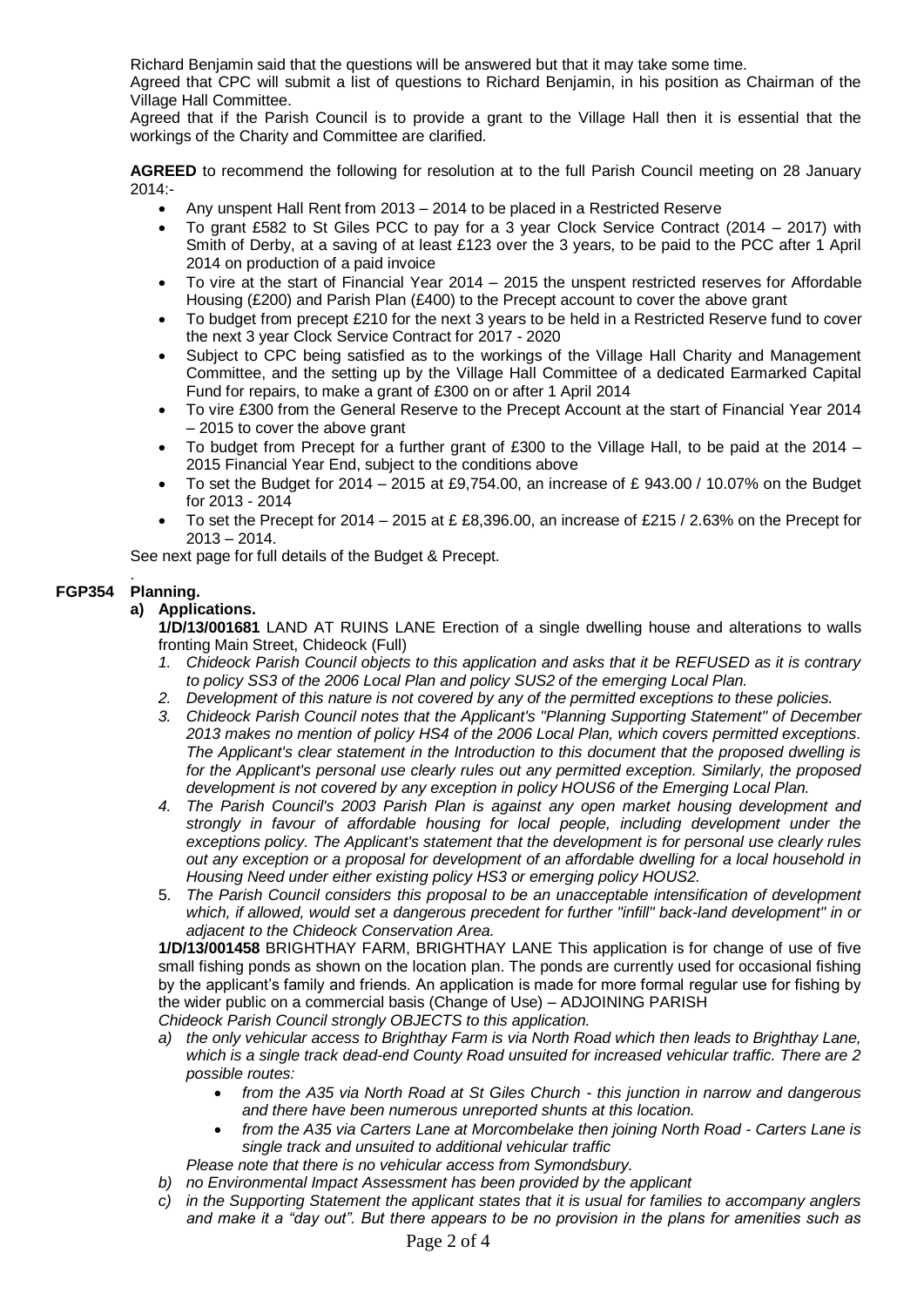*toilets, picnic areas, child safety notices, lifebelts, rubbish collection and disposal - the ponds are a considerable distance from Brighthay Farm itself*

- *d) there appear to be no details of the infrastructure required for fishing itself e.g. fishing "pegs" / platforms, which in themselves have an environmental impact*
- *e) no details are given of any lighting or advertising requirements on the approach roads or on site*
- *f) there has been inadequate notification of this proposal to residents who will be affected by the increase in traffic, especially those living in Brighthay Lane and those in North Road northwards of Winniford Close. This is a very rural area currently experiencing low volumes of traffic*

*Finally, the Parish Council once again notes that no provision has been made to extend the consultation period for this application, despite the holiday period and the closure of the WDDC office for over a week. The consultation period ended on 24 December 2013!*

#### b) **Determinations.** The following determinations were noted:

**1/D/13/001311** MONTYIKE, NORTH ROAD Re-build Gable Wall (Listed Building Consent) **APPROVED**

**1/D/13/001223** LAND AT END OF RIDWOOD Erect 12 dwellings with car parking and carry out road improvements with minor material amendments to design of the scheme previously approved (reference 1/D/12/001608) with variation to condition 1 to reflect amended drawings (Variation of condition) **APPROVED**

**1/D/13/000997** MIDLANDS FARM, DUCK STREET Extension, internal and external alterations (Listed Building Consent) **APPROVED** 

**1/D/13/000996** MIDLANDS FARM, DUCK STREET Extension, internal and external alterations (Full) **APPROVED**

The meeting closed at 01:55 pm.